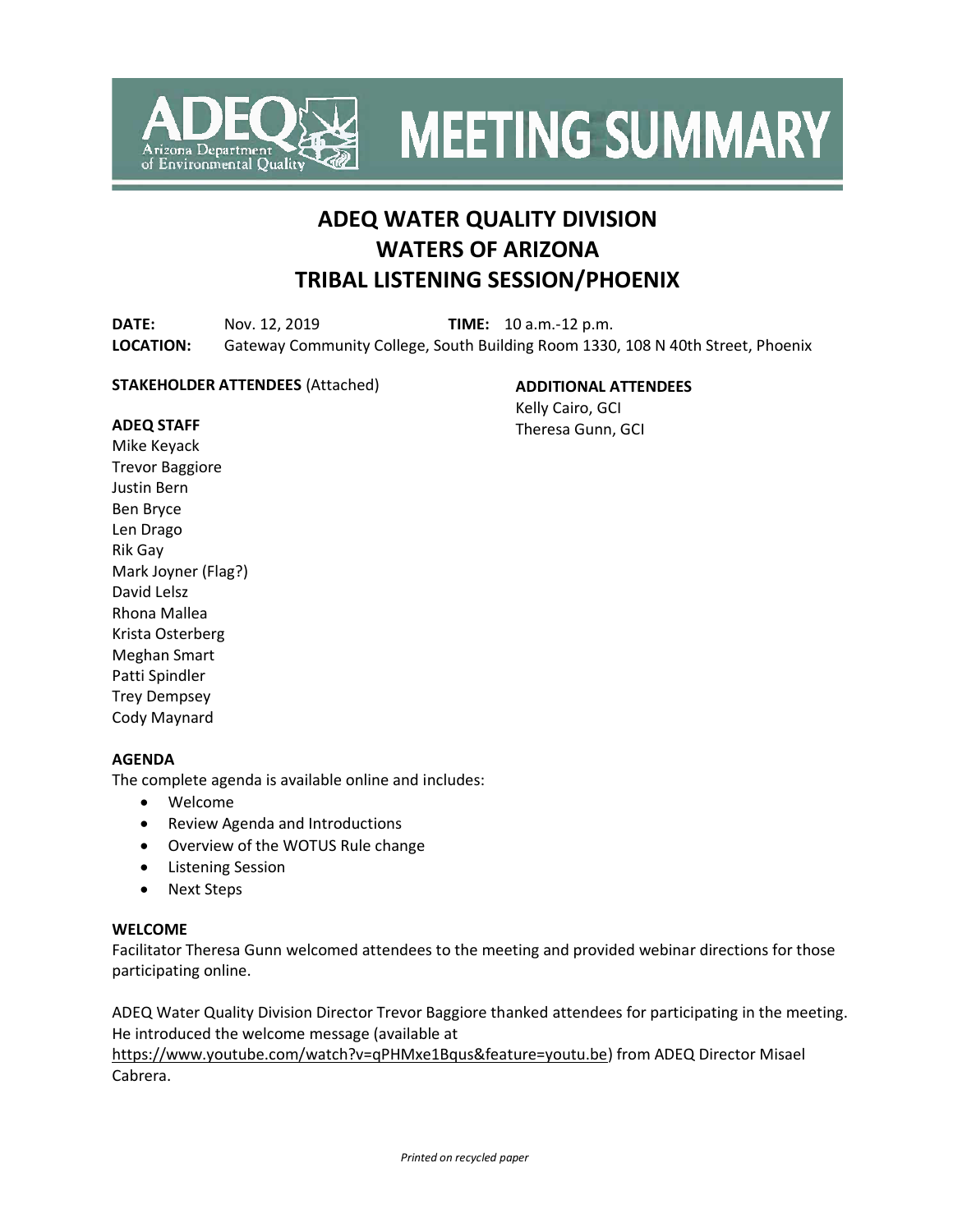#### **REVIEW AGENDA AND INTRODUCTIONS**

Len Drago, tribal liaison, explained that this meeting is a listening session to hear from tribal participants on their concerns related to Waters of Arizona (WOAZ).

Drago facilitate introductions. Approximately 15 stakeholders attended the meeting, with at least 11 participating in person and three via webinar.

### **OVERVIEW OF THE WOTUS RULE CHANGE**

Baggiore presented, Need for a Waters of Arizona Program. He explained that the presentation is designed to provide background information about the expected WOTUS rule change, and that the purpose of the meeting was to hear from tribes. He pointed out the definitions handout, and encouraged attendees to ask questions during the presentation. Highlights of comments, questions, and responses included:

- EPA expects the final rule to be issued in January, and it would go into effect 60 days after it appears in the Federal Register.
- ADEQ has the authority to set and enforce standards some for surface water quality. ADEQ does not have authority to set standards, enforce and issue permits for waters currently under the CWA as WOTUS.
- Other states use the same authority to regulate waters at the state level.
- It is likely lawsuits will be filed whether a stay will occur is unknown. This is our opportunity to plan for and protect waters in Arizona.
- Tribes and the state of Arizona will need to plan what waters will need to be protected, and how should these waters be protected.
- This is the very beginning of the process. We believe we need a program to comprehensively protect waters.
- (Question): What's the interplay between the timing of the 404 assumption and the definitions of waters. (Response): We recognize that definitions will affect the 404 program. We have asked for input on whether ADEQ should pursue the program by Nov. 18.
- (Question): Are you only looking for feedback from 404 permittees? (Response): If applicants that would be regulated do not want an ADEQ program, we will not pursue assumption. If the applicants support ADEQ assumption, then we would look to additional discussion from all parties.
- (Question): Is there a revision to tribal policy? (Response): Drago explained that the current policy is from 2003 and needs to be updated. A meeting with ADEQ leadership is planned for the week of Nov. 18 to discuss how to move forward. The department has learned that it needs to understand what consultation means to each tribe. The success of a tribal policy will be dependent on input from the tribes. The current policy only describes how ADEQ interacts with tribes.

#### **LISTENING SESSION**

Drago explained that ADEQ recognizes that listening sessions are not consultation. Letters requesting consultation have gone out to the tribes. These meetings represent the first listening sessions for Waters of Arizona. Drago encouraged attendees to share the invitation to participate in consultation with other tribal nations. In addition to comments about WOAZ, Drago asked for input on how tribes would like to be contacted.

Drago also noted that other tribes indicated that land leases could be used to help protect water.

Highlights of attendees' questions and comments include: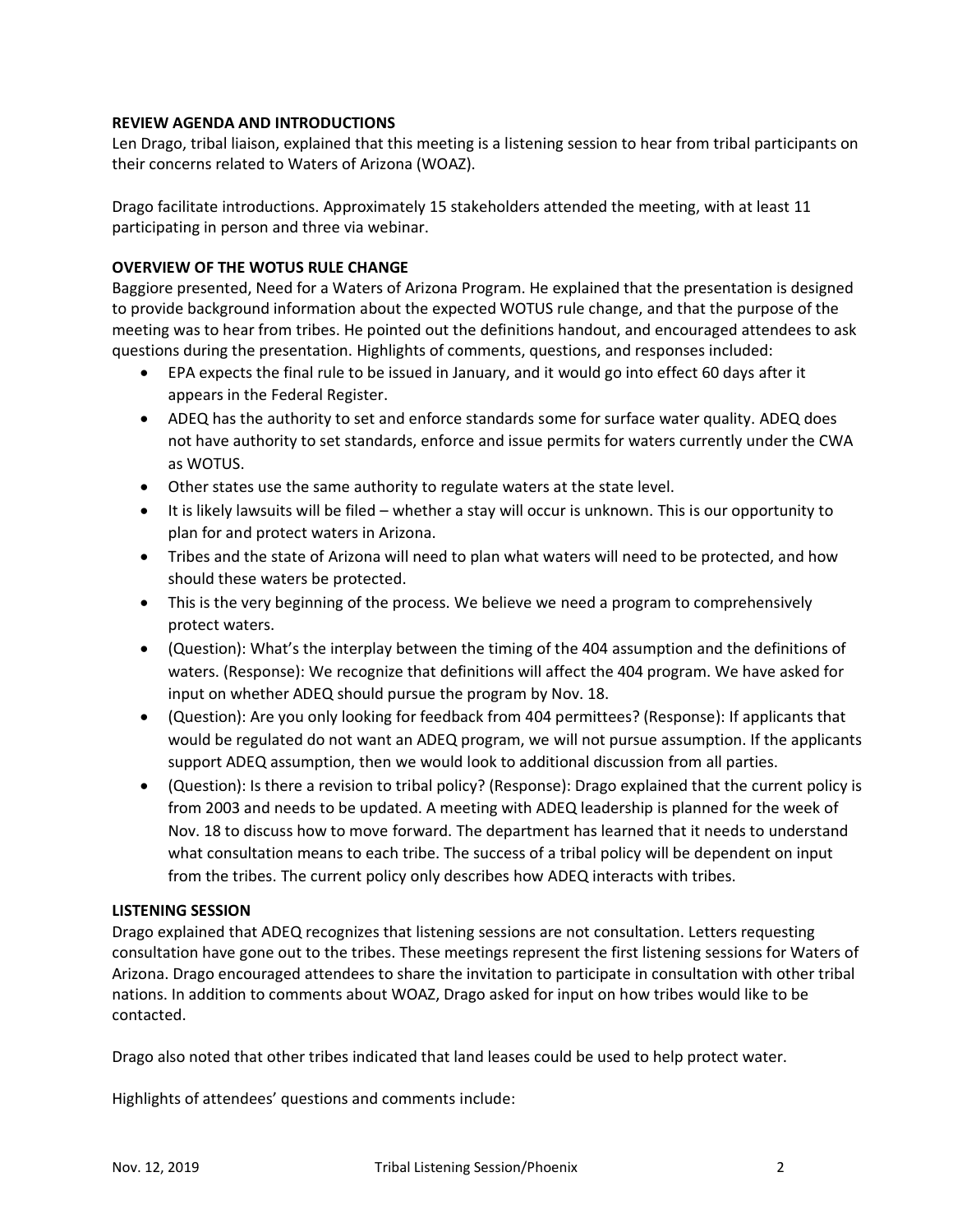- Like that ADEQ is being proactive in this approach to WOAZ.
- Salt River Pima is seeking authority for 303 and 401 programs.
- Will ADEQ proceed with a state program if the federal definition is stayed?
- The Ak Chin council receives a lot of letters requesting consultation. It is better to also contact the environmental directors and follow up with phone calls. We have a good relationship with ADEQ – it is better to first reach out to environmental staff.
- ADEQ should develop a clear list of who should be contact in each tribe and include these people with each communication.
- Ak Chin has water quality standards and draft standards under tribal authority. We are seeking treatment as a state. All water is ephemeral. We have concerns about drinking water wells. We receive CAP water and are concerned about the quality in canals and reservoirs.
- Some tribes mirror ADEQ standards. If ADEQ makes changes, this will cause a disconnect.
- Can't allow a situation to occur where there is no regulation.
- Water is culturally important. An original village along a wash can be impacted by discharges.
- Need to do something this legislative session.
- Recommend maintaining status quo until the rules are finalized.
- If there is no extension of the current definition, what authority will the state have? If there is no stay, all of Arizona will have to rely on the goodwill of sources.
- Salt River Pima regulations fall under leases. All Section 402 permits are on TNWs. Concerned about cross jurisdiction.
- The Arizona Administrative Code restricts discharges into specific (named) washes. See R18 11.23
- There is a cultural perspective not based on quality of water it is putting water on the original village.
- If discharge to wash is allowed and storms occur, it could cause flooding.
- Tribes lose consultation under state historic preservation law. Should seek other means to allow for Section 106 consultation. Don't see an equivalent to Section 106 consultation in current state law. Arizona could step up by including consultation in forthcoming rulemakings.
- We all should consider a "wish list" of what could go into an upcoming law.
- Tribal concerns do not end at tribal boundaries.

#### **NEXT STEPS**

Baggiore reviewed the timeline for next steps. The WOTUS changes are expected to become effective in late spring, 2020.

- February 2020: meeting summaries
- June 2020: ADEQ program outline available
- July 2021: Statutory authority process if needed
- 2021: Collaborative program development
- 2023: State program effective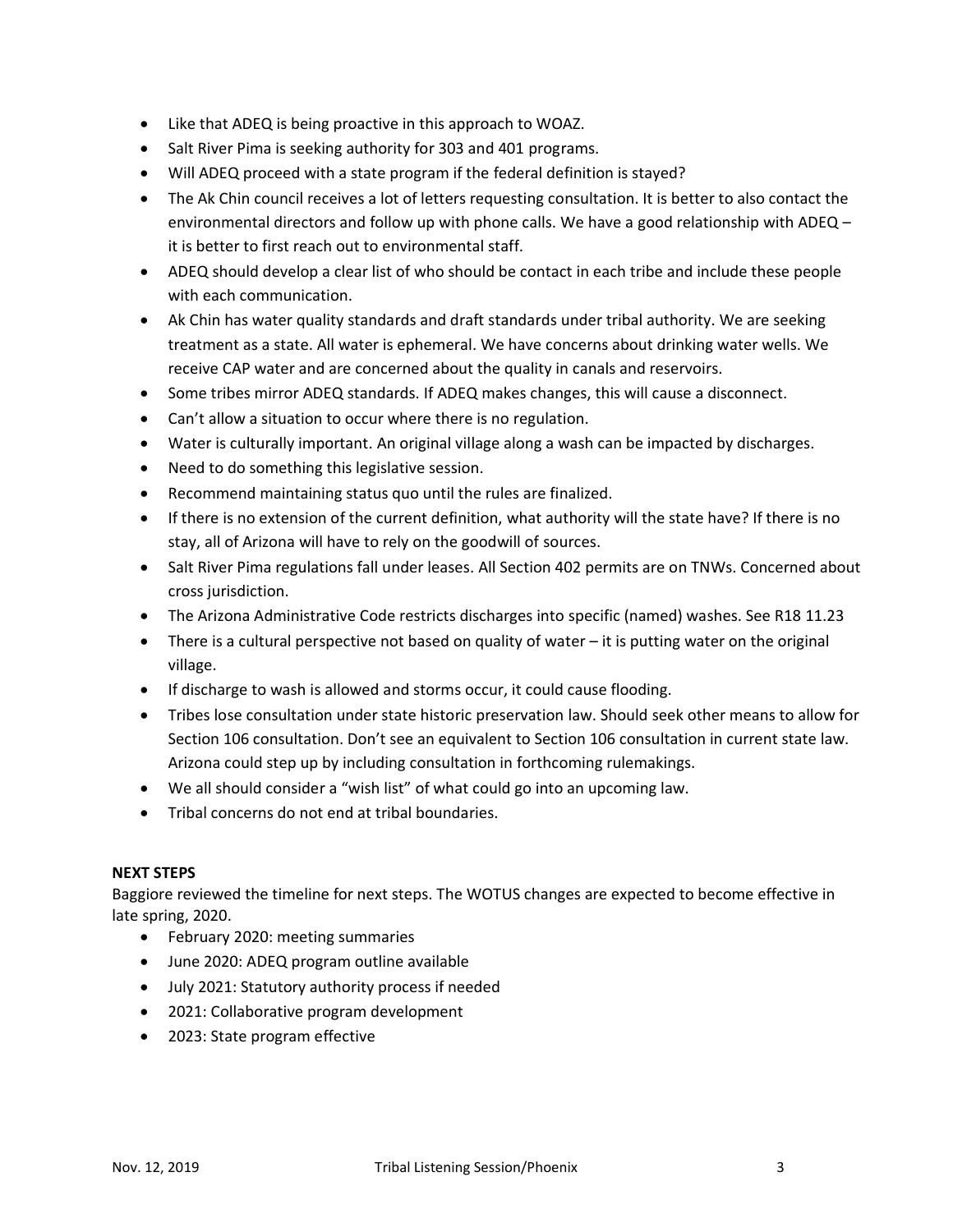Baggiore noted that those in the room share his concern regarding lack of protection during the gap from the WOTUS effective date to a new rulemaking. While Governor Ducey stated that he looked forward to an Arizona program, ADEQ also requested EPA to provide additional time for Arizona to create a program.

Highlights of questions, comments, and responses include:

- (Question): Can we maintain status quo until legislation can go through? (Response): It is unlikely the department can get this into legislator's ears quickly enough.
- (Question): If we cannot get an extension from EPA, what authority would ADEQ have? (Response): Would have no authority to issue point source permits. Many companies may seek them, but they would not be required to do so.
- (Question): Would 404 permits no longer be required? (Response): Correct, 404 permits are for WOTUS waters.
- ADEQ could enforce *state* surface water quality standards; however, these standards do not exist at this time.
- (Comment): Legislative authority needs to occur as quickly as possible.
- Unless there is a stay on the new rule, ADEQ will not have authority. The stay would likely have to be a nationwide stay, or if a group demonstrates environmental harm.
- (Comment): Assuming the definition change occurs, Arizona would be relying on the goodwill of (current) applicants. (Response): The rumor from EPA is that a delay should not be anticipated.
- (Comment): I am very concerned about the protection gap for this length of time. (Response): ADEQ is also concerned about this gap. We are also interested in how tribes intend move forward to protect these waters.
- (Comment): Concerned that a previously denied permit by Ak Chin could now be allowed to a global water; however, protections in the Administrative Code do not allow this discharge. A discharge could be considered an effluent discharge, which the community could oppose since it flows through tribal land and is a drinking water source. (Response): There is some ambiguity in the 2019 new rule regarding a discharge in an ephemeral that would reach a TNW. However, in a constrained water, this argument not hold true.
- (Comment): If there are tribal standards, it may provide a way to disallow the discharge.
- (Comment): There are science vs. cultural concerns. The best analogy is taking pure water and spreading it on the pews of a church. (Response): In setting state standards, ADEQ will need to take into account environmental, economic and social perspectives in addition to the purely scientific water quality standards.
- (Comment): For the community, the treatment of the effluent water is an issue. Would not want to allow treated effluent or stormwater to flow on cultural resource locations.
- (Comment): It is important that a future program is not less protective than the current program.

Baggiore reminded attendees that ADEQ is not pursuing authority. ADEQ is reacting to a change in federal law.

He thanked attendees for providing thoughtful comments, and expressed his appreciation for helping the department understand the concerns. He noted that since ADEQ does not yet have a proposed program, the department is not seeking "feedback," but rather input in developing that future program. He asked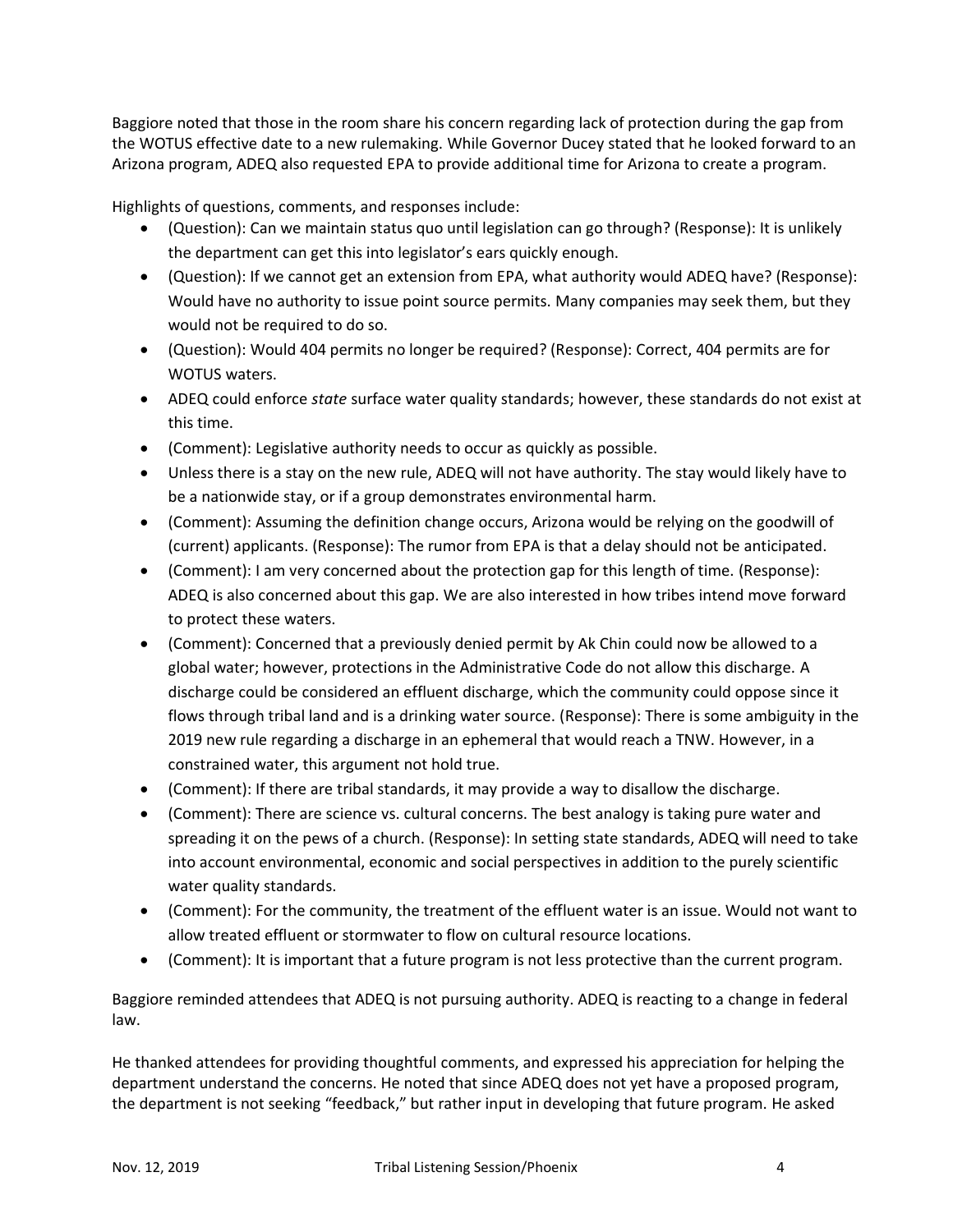attendees to continue to provide input via email and to sign up to receive future notices. Baggiore noted that the department would welcome the opportunity to consult with tribal leadership and environmental representatives.

Gunn invited stakeholders to attend the afternoon session if they wished. The session will include a similar presentation, with additional interactive activities.

Drago thanked the group for providing productive comments.